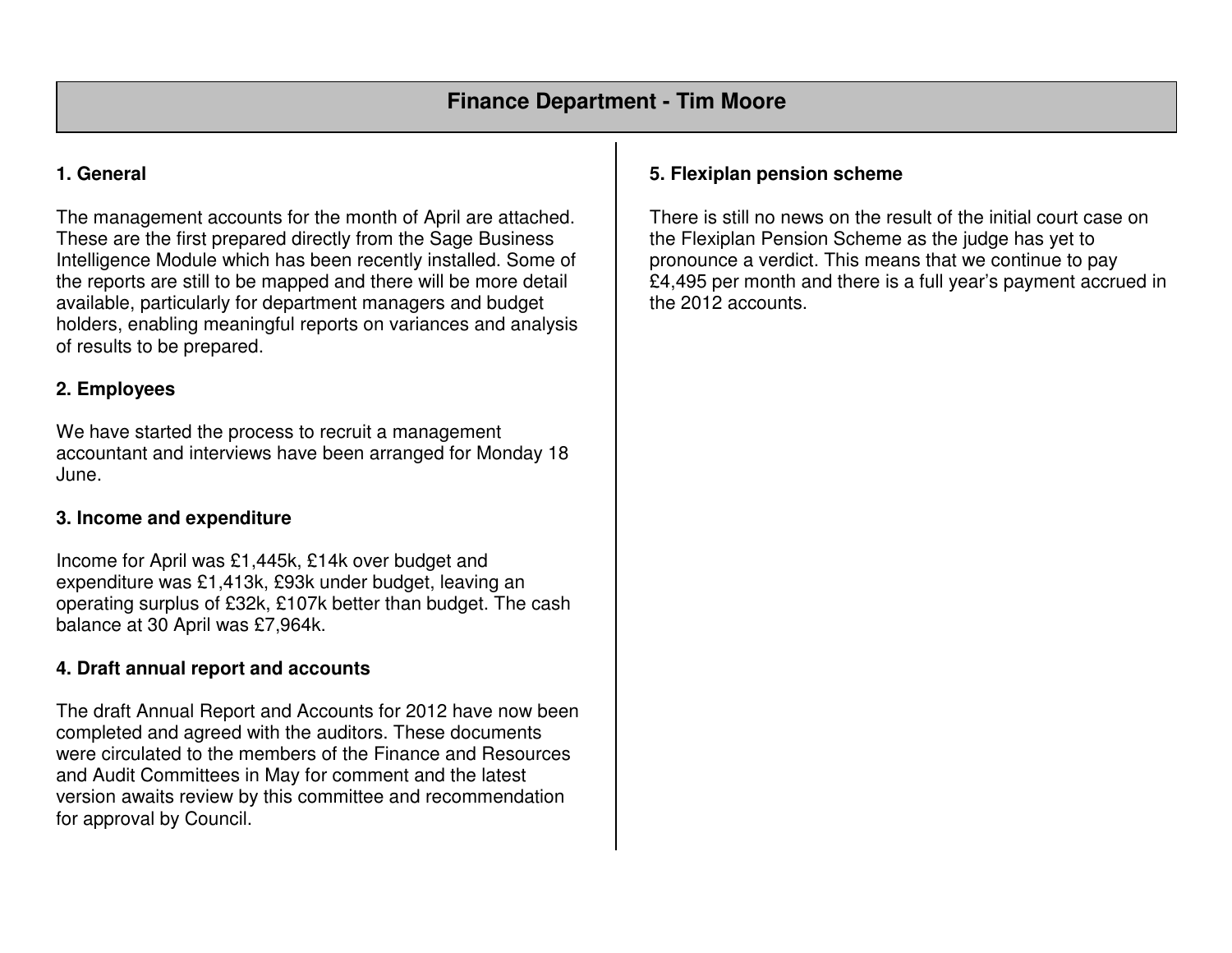#### **Income and Expenditure**

**Accounting Period Period 1 12-13 Cost Centre Name All Cost Centres Department Name All Departments**

| <b>Graduate Registration fees</b>  | 82,960    | 82,960    | 55,543    | (27, 416)  | (49)           |
|------------------------------------|-----------|-----------|-----------|------------|----------------|
| <b>Readmission fees</b>            | 19,665    | 19,665    | 16,127    | (3,538)    | (22)           |
| Renewal fees                       | 1,239,644 | 1,239,644 | 1,289,001 | 49,358     |                |
| International scrutiny fees        | 72,660    | 72,660    | 17,232    | (55, 428)  | (322)          |
| Grandparenting fees                | 6,300     | 6,300     | 35,490    | 29,190     | 82             |
| UK scrutiny fees                   | 23,638    | 23,638    | 17,440    | (6, 198)   | (36)           |
| <b>Registration Income</b>         | 1,444,867 | 1,444,867 | 1,430,834 | (14, 033)  | (1)            |
| Cheque/credit card write offs      | $\Omega$  | 0         | $\Omega$  | 0          |                |
| <b>Total Income</b>                | 1,444,867 | 1,444,867 | 1,430,834 | (14, 033)  | (1)            |
| Chair                              | 3,857     | 3,857     | 5,809     | 1,952      | 34             |
| <b>Chief Executive</b>             | 18,644    | 18,644    | 26,751    | 8,107      | 3 <sub>C</sub> |
| Committee                          | 635       | 635       | 5,979     | 5,344      | 89             |
| Council                            | (136)     | (136)     | 5,975     | 6,111      | 102            |
| Communications                     | 70,111    | 70,111    | 57,230    | (12, 881)  | (23)           |
| Depreciation                       | 68,200    | 68,200    | 65,980    | (2,220)    | (3)            |
| Education                          | 71,440    | 71,440    | 80,548    | 9,107      | 11             |
| <b>Facilities Management</b>       | 82,805    | 82,805    | 88,293    | 5,488      | $\epsilon$     |
| Finance                            | 61,915    | 61,915    | 63,540    | 1,625      | 3              |
| <b>Fitness to Practise</b>         | 584,427   | 584,427   | 647,405   | 62,979     | 1 <sub>C</sub> |
| <b>Human Resources</b>             | 43,704    | 43,704    | 32,192    | (11, 512)  | (36)           |
| <b>Human Recources Partners</b>    | 21,981    | 21,981    | 39,786    | 17,805     | 45             |
| <b>IT Department</b>               | 118,969   | 118,969   | 99,455    | (19, 514)  | (20)           |
| <b>Major Projects</b>              | 24,030    | 24,030    | 3,434     | (20, 596)  | (600)          |
| <b>Operations Office</b>           | 51,523    | 51,523    | 49,523    | (1,999)    | (4)            |
| Policy                             | 19,705    | 19,705    | 21,753    | 2,048      |                |
| Registration                       | 156,073   | 156,073   | 193,731   | 37,658     | 1 <sup>c</sup> |
| Secretariat                        | 15,099    | 15,099    | 21,884    | 6,785      | 31             |
| <b>Operating expenditure</b>       | 1,412,983 | 1,412,983 | 1,509,270 | 96,287     | 6              |
| <b>Operating Surplus/(Deficit)</b> | 31,884    | 31,884    | (78, 436) | (110, 320) | (141)          |
|                                    |           |           |           |            |                |
| Grant Income                       | 0         | 0         | 0'        | 0          |                |
| Costs Relating to transfer of GSCC | 13,107    | 13,107    | 87,577    | 74,470     | 85             |
| Costs Relating to Herbal Medicine  | 0         | 0         | 0         |            |                |
| Social Workers FTP                 | 4.426     | 4.426     | 0         | (4.426)    |                |

Profit & Loss

| Renewal fees                              | 1,239,644 | 1,239,644 | 1,289,001  | 49,358     |                  |
|-------------------------------------------|-----------|-----------|------------|------------|------------------|
| International scrutiny fees               | 72,660    | 72,660    | 17,232     | (55, 428)  | (322)            |
| Grandparenting fees                       | 6,300     | 6,300     | 35,490     | 29,190     | 82               |
| UK scrutiny fees                          | 23,638    | 23,638    | 17,440     | (6, 198)   | (36)             |
| <b>Registration Income</b>                | 1,444,867 | 1,444,867 | 1,430,834  | (14, 033)  | (1)              |
| Cheque/credit card write offs             | 0         | $\Omega$  | 0          | 0          |                  |
| <b>Total Income</b>                       | 1,444,867 | 1,444,867 | 1,430,834  | (14, 033)  | $\overline{(1)}$ |
| Chair                                     | 3,857     | 3,857     | 5,809      | 1,952      | 34               |
| <b>Chief Executive</b>                    | 18,644    | 18,644    | 26,751     | 8,107      | 30               |
| Committee                                 | 635       | 635       | 5,979      | 5,344      | 89               |
| Council                                   | (136)     | (136)     | 5,975      | 6,111      | 102              |
| Communications                            | 70,111    | 70,111    | 57,230     | (12, 881)  | (23)             |
| Depreciation                              | 68,200    | 68,200    | 65,980     | (2,220)    | (3)              |
| Education                                 | 71,440    | 71,440    | 80,548     | 9,107      | 11               |
| <b>Facilities Management</b>              | 82,805    | 82,805    | 88,293     | 5,488      | 6                |
| Finance                                   | 61,915    | 61,915    | 63,540     | 1,625      | 3                |
| <b>Fitness to Practise</b>                | 584,427   | 584,427   | 647,405    | 62,979     | 10               |
| Human Resources                           | 43,704    | 43,704    | 32,192     | (11, 512)  | (36)             |
| <b>Human Recources Partners</b>           | 21,981    | 21,981    | 39,786     | 17,805     | 45               |
| <b>IT Department</b>                      | 118,969   | 118,969   | 99,455     | (19, 514)  | (20)             |
| <b>Major Projects</b>                     | 24,030    | 24,030    | 3,434      | (20, 596)  | (600)            |
| <b>Operations Office</b>                  | 51,523    | 51,523    | 49,523     | (1,999)    | (4)              |
| Policy                                    | 19,705    | 19,705    | 21,753     | 2,048      | 9                |
| Registration                              | 156,073   | 156,073   | 193,731    | 37,658     | 19               |
| Secretariat                               | 15,099    | 15,099    | 21,884     | 6,785      | 31               |
| <b>Operating expenditure</b>              | 1,412,983 | 1,412,983 | 1,509,270  | 96,287     | 6                |
| <b>Operating Surplus/(Deficit)</b>        | 31,884    | 31,884    | (78, 436)  | (110, 320) | (141)            |
|                                           |           |           |            |            |                  |
| Grant Income                              | $\Omega$  | $\Omega$  | 0          | $\Omega$   |                  |
| Costs Relating to transfer of GSCC        | 13,107    | 13,107    | 87,577     | 74,470     | 85               |
| Costs Relating to Herbal Medicine         | $\Omega$  | $\Omega$  | 0          | ∩          |                  |
| Social Workers FTP                        | 4,426     | 4,426     | 0          | (4, 426)   |                  |
| Investment Income                         | (1,077)   | (1,077)   | 0          | 1,077      |                  |
| <b>Corporation Tax</b>                    | $\Omega$  | $\Omega$  | 0          | 0          |                  |
| Impairment on Freehold land and buildings | 0         | 0         | 0          |            |                  |
| P/L disposal on investment                | ∩         | 0         | 0          | 0          |                  |
| Interest Payable                          |           |           |            |            |                  |
| Total surplus/(deficit)                   | 13,274    | 13,274    | (166, 013) | (179, 287) | (108)            |

Movement Movement YTD Budget YTD Variance YTD % Variance YTD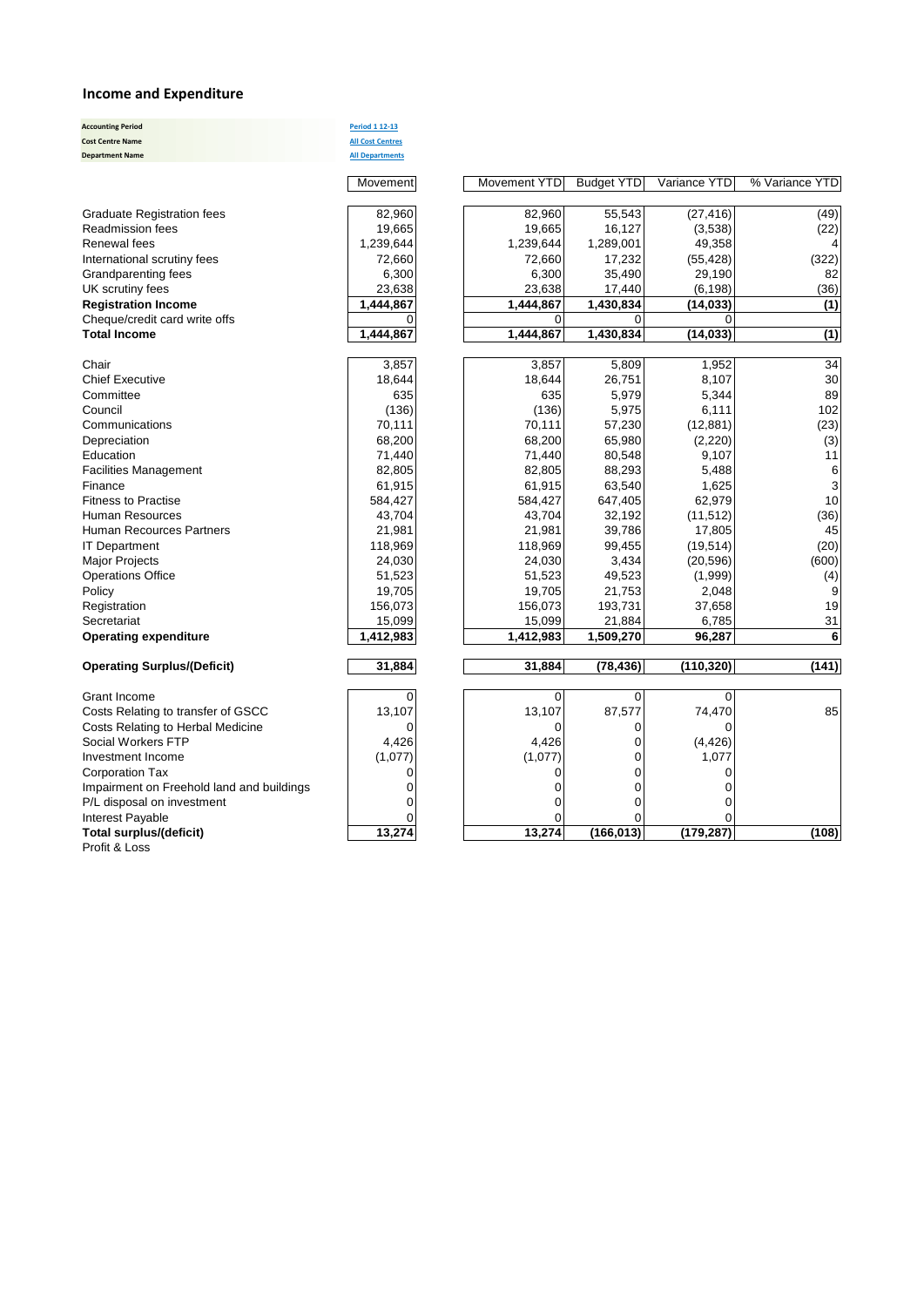# **Statement of Financial Position**

| <b>Account by Category</b><br><b>Accounting Period</b> | <b>All Categories</b><br>Period 1 12-13 |                                          |
|--------------------------------------------------------|-----------------------------------------|------------------------------------------|
|                                                        | <b>Balance</b>                          | Prior Year<br><b>Balance To</b><br>Close |
| <b>Non-Current Assets</b>                              |                                         |                                          |
| Land & buildings, at cost or valuation                 | 3,172,172                               | 3,172,172                                |
| Land & Buildings Depreciation                          | (2, 417)                                |                                          |
|                                                        | 3,169,755                               | 3,172,172                                |
| Computer Equipment, at cost                            | 732,040                                 | 654,038                                  |
| <b>Computer equipment Depreciation</b>                 | (613, 822)                              | (607, 666)                               |
|                                                        | 118,218                                 | 46,372                                   |
| Office furniture and equipment, at cost                | 473,893                                 | 445,186                                  |
| <b>Office Equipment Deprecation</b>                    | (392, 013)                              | (388, 916)                               |
|                                                        | 81,880                                  | 56,269                                   |
| Intangible assets                                      | 4,523,606                               | 4,488,758                                |
| Intangible Deprecation                                 | (2,853,176)                             | (2,793,581)                              |
|                                                        | 1,670,430                               | 1,695,177                                |
| <b>Total Non-current Assets</b>                        | 5,040,282                               | 4,969,990                                |
| <b>Current Assets</b>                                  |                                         |                                          |
| Other current assets                                   | 604,056                                 | 515,241                                  |
| Cash & Cash Equivalents                                | 7,964,231                               | 8,708,701                                |
|                                                        | 8,568,287                               | 9,223,942                                |
| <b>Total Assets</b>                                    | 13,608,569                              | 14,193,931                               |
| <b>Current Liabilites</b>                              |                                         |                                          |
| Trade and other payables                               | 528,670                                 | 598,992                                  |
| <b>Other Liabilites</b>                                | 1,213,344                               | 1,201,992                                |
| Deferred Income                                        | 9,932,542                               | 10,472,208                               |
|                                                        | 11,674,556                              | 12,273,192                               |
| <b>Total Assets Less Liabilities</b>                   | 1,934,013                               | 1,920,739                                |
| General fund b/fwd                                     | (1,920,739)                             | (1,743,941)                              |
| <b>This Periods Profit/Loss</b>                        | (13, 274)                               | 63,202                                   |
| <b>Grant Income</b>                                    |                                         | (240,000)                                |
| General fund c/fwd                                     | (1,934,013)                             | (1,920,739)                              |
| Rev Res - Land & Building                              | 0                                       | 0                                        |
| <b>Rev Res - Investments</b>                           | 0                                       | 0                                        |
| Revaluation reserve                                    | 0                                       | 0                                        |
| Total                                                  | (1,934,013)                             | (1,920,739)                              |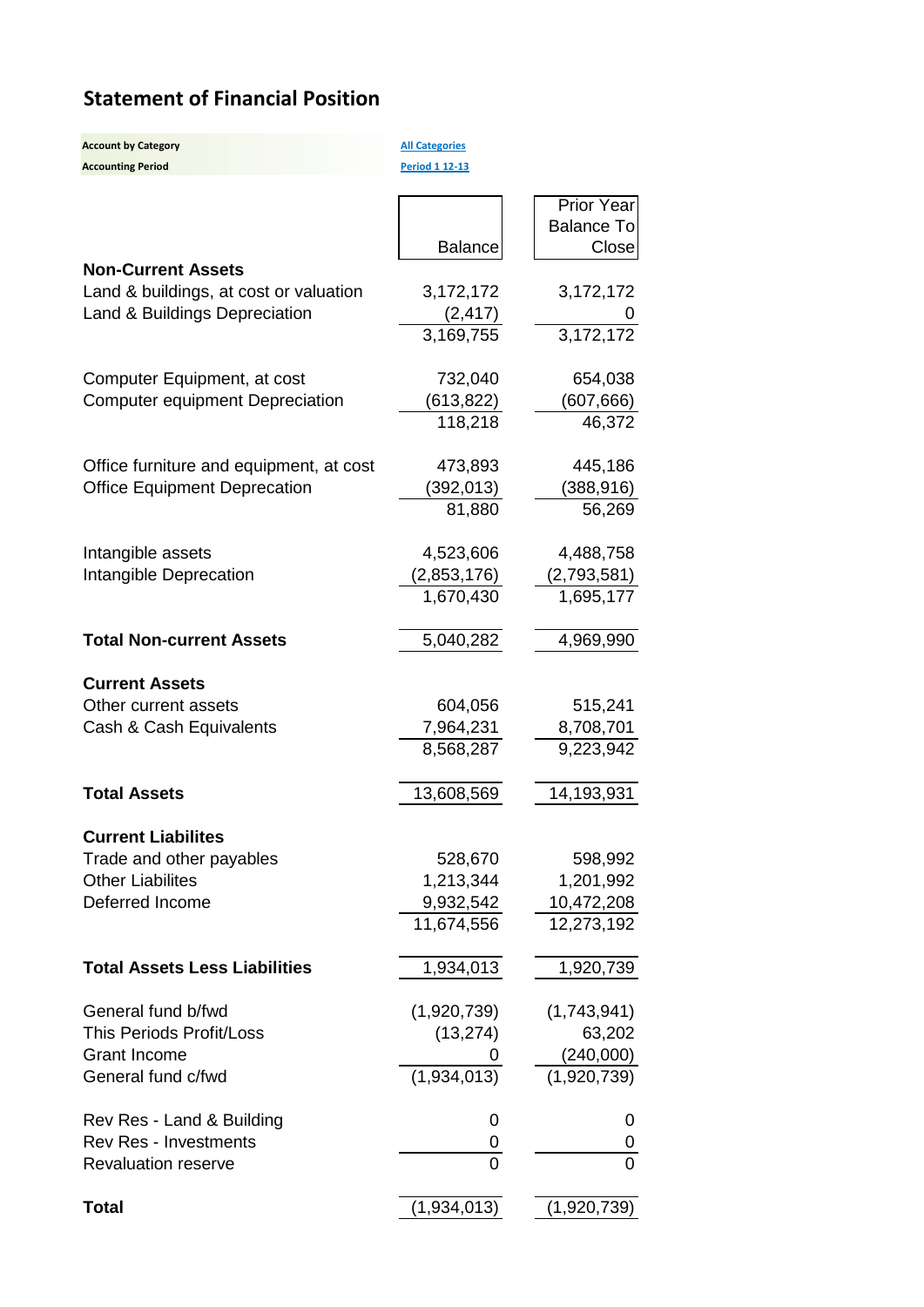### **Management Accounts to 30 April 2012 Summary of Capital Expenditure**

|                                  |                          | <b>Actual</b> | <b>Budget</b> | Variance  |
|----------------------------------|--------------------------|---------------|---------------|-----------|
|                                  |                          | £             | £             | £         |
| Property                         |                          |               |               |           |
|                                  | Purchase of new property |               |               | $\Omega$  |
|                                  | Windows                  |               |               | 0         |
|                                  | Air conditioning unit    |               |               | 0         |
|                                  |                          |               |               | 0         |
| <b>Office Equipment</b>          |                          |               |               |           |
|                                  | Photocopiers             |               | 18,000        | 18,000    |
|                                  | <b>Vending Machines</b>  | 28,707        | 30,000        | 1,293     |
|                                  |                          | 28,707        | 48,000        | 19,293    |
| <b>Information Technology</b>    |                          |               |               |           |
|                                  | Laptops and PCs          | 64,900        | 80,326        | 15,426    |
|                                  | Server replacement       |               |               |           |
|                                  | <b>Software Licences</b> | 4,185         | 21,777        | 17,592    |
|                                  | SAN capacity increase    | 13,102        | 17,000        | 3,898     |
|                                  |                          | 82,187        | 119,103       | 36,916    |
|                                  |                          |               |               |           |
| <b>Major Projects</b>            |                          | 30,664        | 6,750         | (23, 914) |
|                                  |                          |               |               |           |
| <b>Total Capital Expenditure</b> |                          | 141,558       | 173,853       | 32,295    |

|             | <b>Summary of Project Expenditure</b> | <b>Actual</b><br>£ YTD | <b>Budget</b><br>£ YTD | Variance<br>£ |
|-------------|---------------------------------------|------------------------|------------------------|---------------|
|             | <b>Capital expenditure</b>            |                        |                        |               |
| MP36        | FTP case management system            | 24,532                 | 0                      | (24, 532)     |
| MP46        | <b>Education Systems review</b>       | 1,440                  |                        | (1,440)       |
| <b>MP52</b> | Transfer of the GSCC                  |                        |                        | ΟI            |
| <b>MP57</b> | NetRegulate Changes part 1            |                        |                        | 01            |
| <b>MP58</b> | <b>Online Renewal Forms Request</b>   | 4,692                  |                        | (4,692)       |
| MP61        | 33 Stannary Street                    |                        | 6,750                  | 6,750         |
|             |                                       | 30,664                 | 6,750                  | (23, 914)     |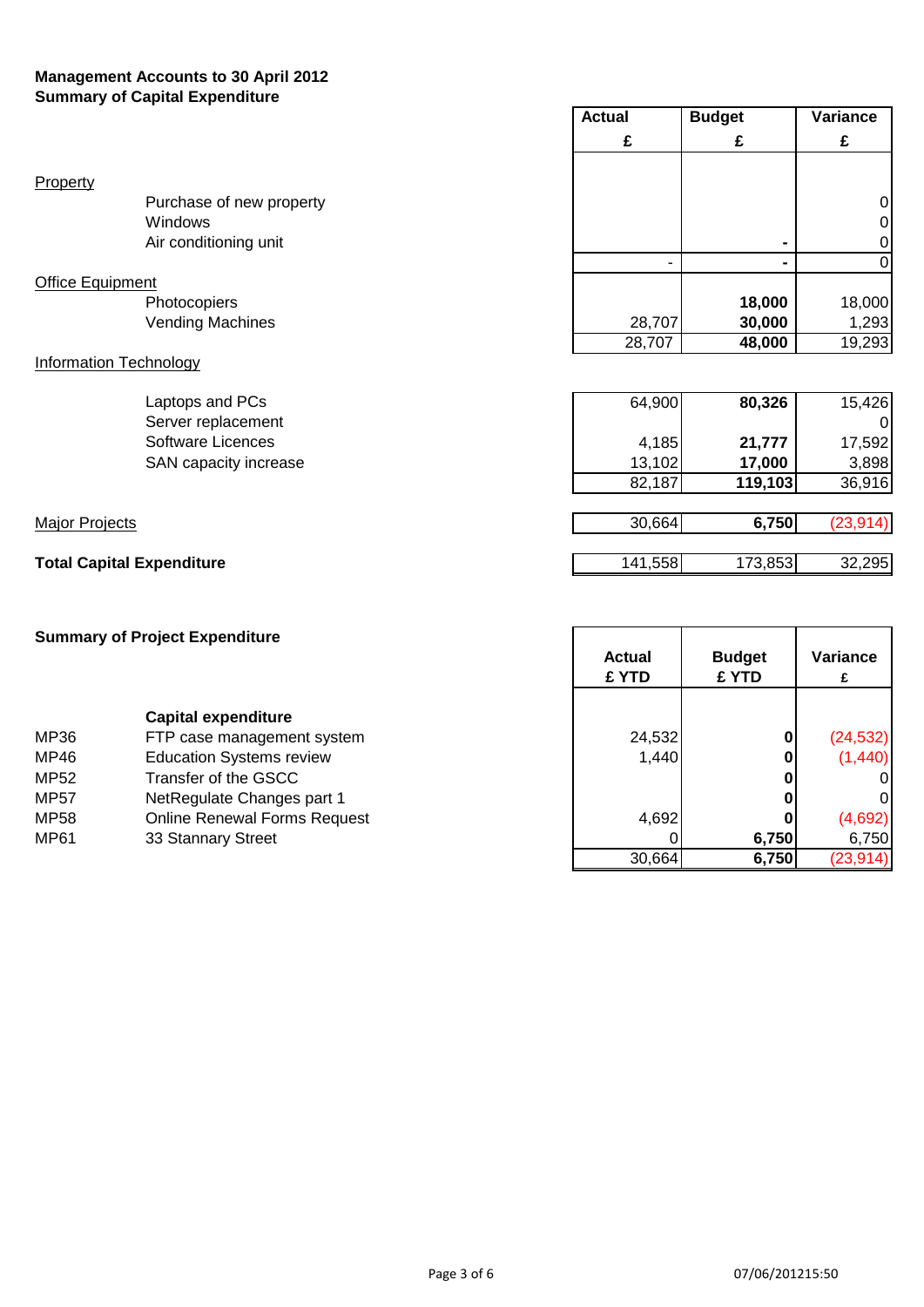## **Management Accounts to 30 April 2012 Cash Flow Statement From 1st April 2012 - 30 April 2012**

|                                                           | £            |
|-----------------------------------------------------------|--------------|
| Surplus over expenditure                                  | 31,884       |
| Costs incurred in relation to the GSCC                    | (13, 107)    |
| Costs relating to Herbal medicine                         | $\mathbf{U}$ |
| Costs relating to SW FTP cases                            | (4, 426)     |
| Depreciation charge for the year of tangible fixed assets | 71,265       |
| Increase in debtors & prepayments                         | (88, 815)    |
| Decrease in creditors                                     | (58, 970)    |
| (Decrease)/Increase in deferred income                    | (539, 666)   |
| Net cash In/(out)flow from operating activities           | (601, 835)   |
| Return on investments and servicing of finance            |              |
| Investment Income (Excluding realised gains & losses)     | (1,077)      |
|                                                           |              |
| <b>Taxation</b>                                           | $\Omega$     |
| <b>Capital expenditure and financial investments</b>      |              |
| Purchase of tangible assets                               | (141, 558)   |
|                                                           |              |
| <b>Financing</b>                                          |              |
| Income from DOH                                           | $\mathbf 0$  |
| <b>Decrease in Cash</b>                                   | (744, 470)   |
|                                                           |              |
| Cash at 31 March 2012                                     | 8,708,701    |
| Cash at 30 April 2012                                     | 7,964,231    |
|                                                           |              |
| <b>Cash Movement</b>                                      | (744, 470)   |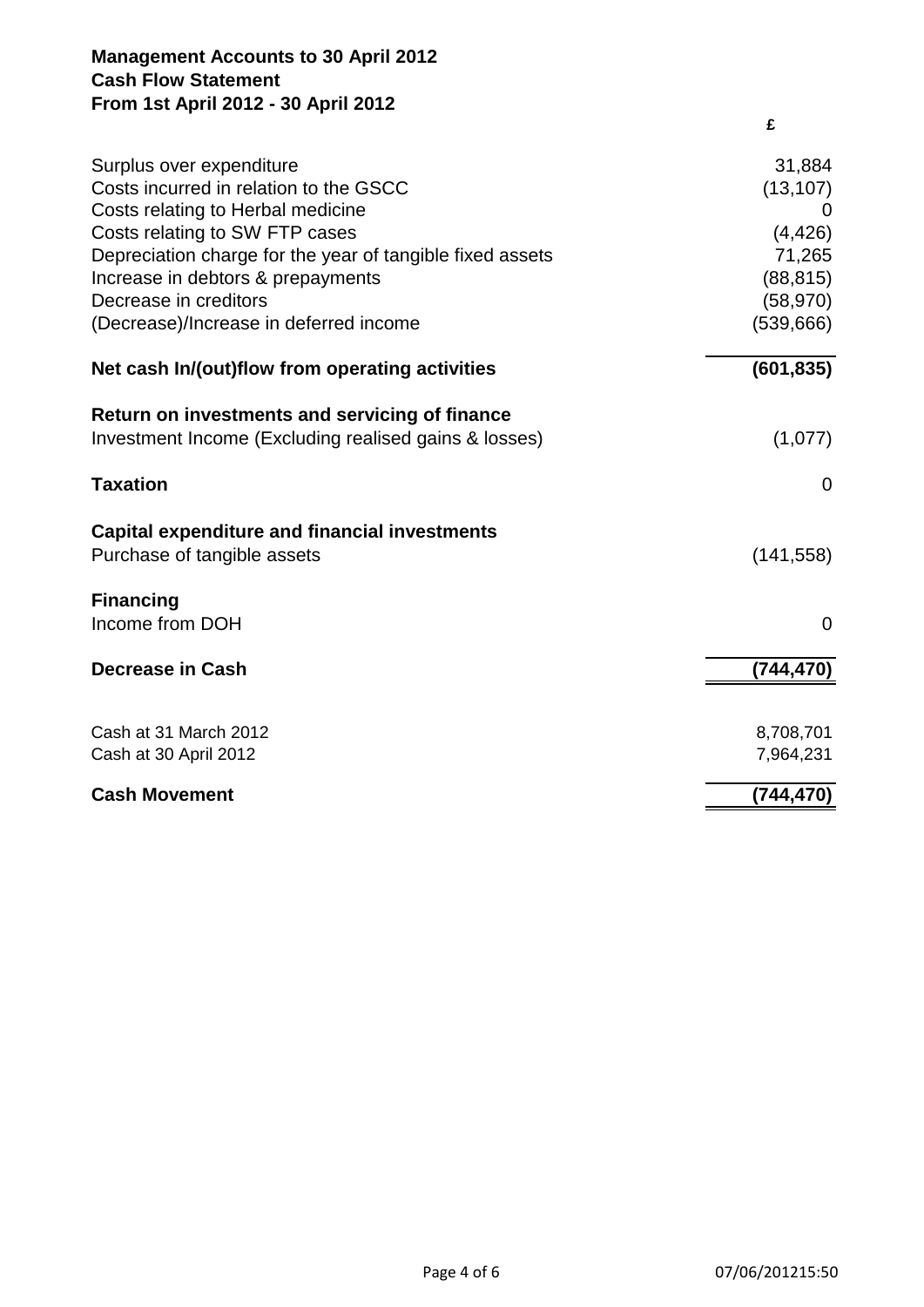# CASH FLOW GRAPHS 2011-2012



# 2012-2013